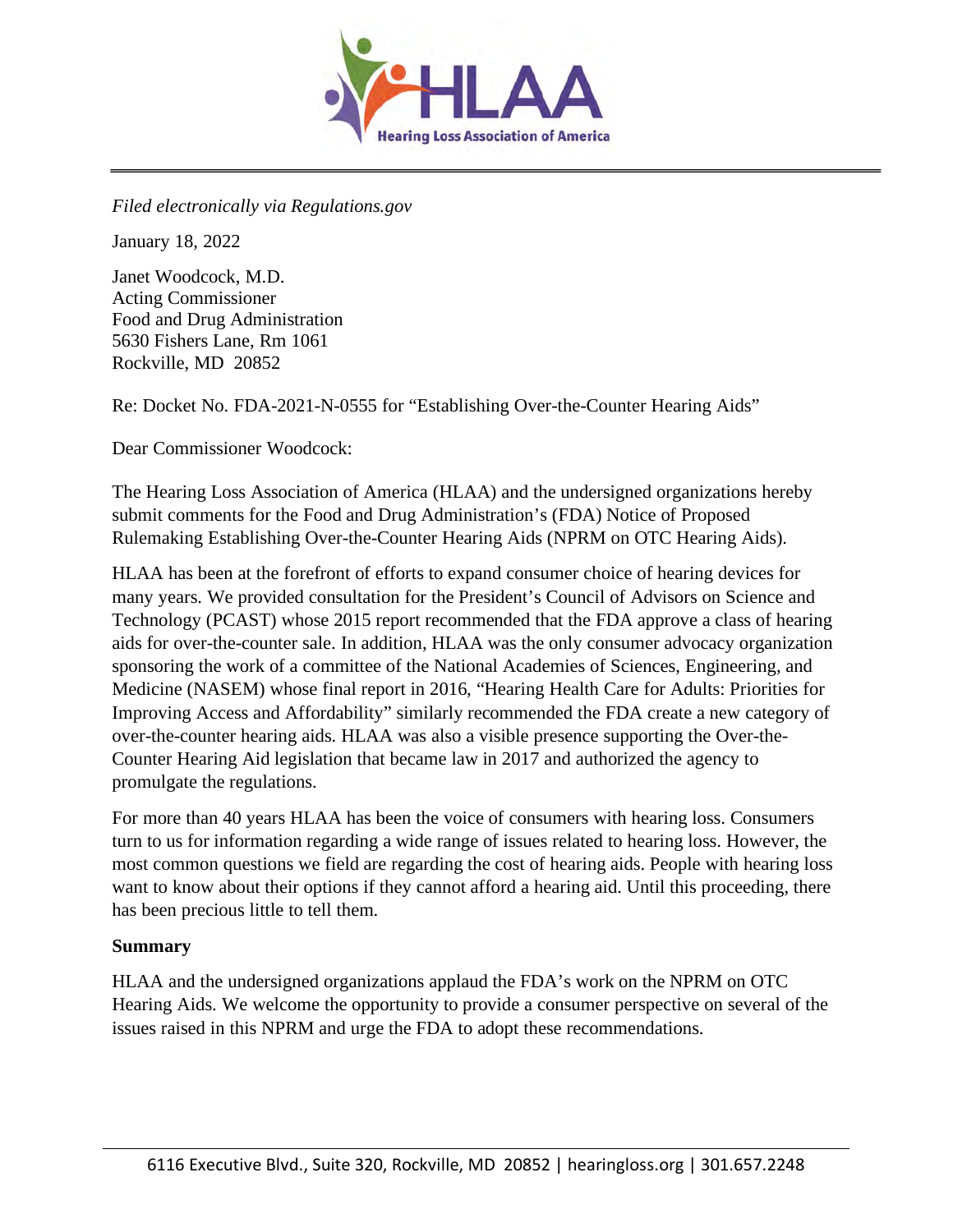**To address the need for accessible and affordable hearing aids under this NPRM we recommend the FDA:** 

- **1. Classify all over-the-counter hearing aids as self-fitting.**
- **2. Require manufacturers to demonstrate safety and effectiveness, especially focusing on usability without professional intervention.**
- **3. Add critical labeling information to external and internal packaging, as well as online.** 
	- **a. Require that information about needed adjunctive technology (such as a smartphone) is included outside the package, inside the package and online.**
	- **b. Require that information about compatibility with wireless device use for telecommunications is included outside the package, inside the package and online.**
	- **c. Require that information about connectivity to other devices is included outside the package, inside the package and online.**
	- **d. Require that information is provided in sufficiently large font outside the package and inside the package to be accessible to all members of the target population.**
- **4. Require a free (full refund) 45-day trial period, prohibiting any undisclosed fees.**

#### **Discussion**

HLAA and the undersigned organizations collectively advocate for equal access for the over 48 million Americans who are deaf, hard of hearing, DeafBlind, or who have those and additional disabilities. The research organization,  $DHH-RERC<sup>1</sup>$  $DHH-RERC<sup>1</sup>$  $DHH-RERC<sup>1</sup>$ , works in conjunction with the other signatories to address the technical challenges faced in securing access to technology.

HLAA and the undersigned speak for consumers with hearing loss, and therefore confine our remarks to consumer issues. Many of those consumers will be empowered by these rules to take control of their own hearing health and the technology they use. We support such changes as long as consumer protections are in place. Further, we support technical performance specifications that ensure the device is fully capable of meeting the hearing needs of the target

<span id="page-1-0"></span><sup>1</sup> These comments were developed in part under a grant from the National Institute on Disability, Independent Living, and Rehabilitation Research (NIDILRR grant number 90REGE0013). NIDILRR is a Center within the Administration for Community Living (ACL), Department of Health and Human Services (HHS). The contents of these comments do not necessarily represent the policy of NIDILRR, ACL, HHS, and you should not assume endorsement by the Federal Government.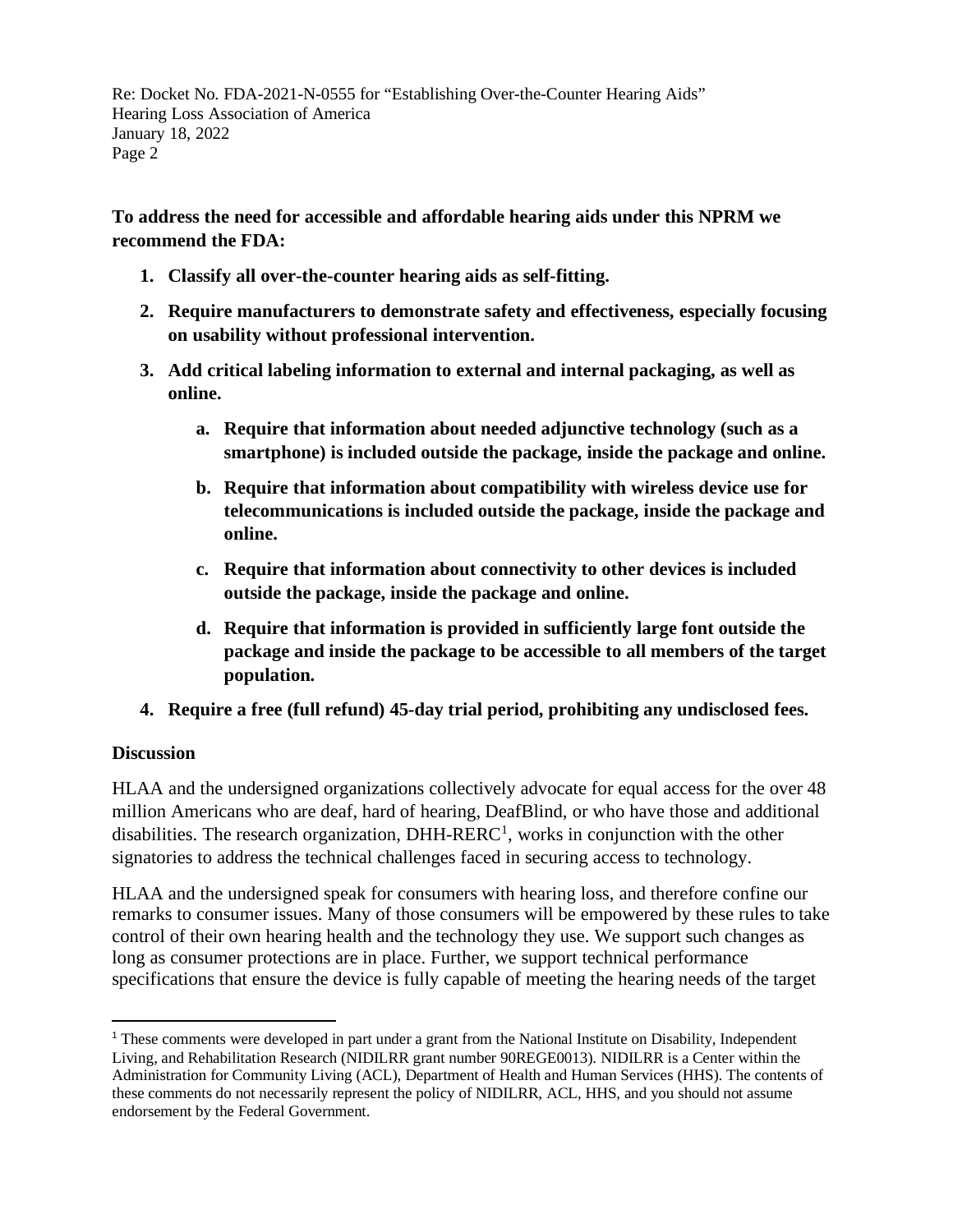end user while also ensuring the user's experience of fidelity and comfort in the output signal received from the device.

Additionally, we seek to highlight the needs of two populations of U.S. consumers that particularly stand to gain from the availability of OTC hearing aids. The first is underrepresented minorities, such as low-income Americans and members of other historically disadvantaged communities, including racial and ethnic minoritized communities, who have historically lacked access to hearing health care.<sup>[2](#page-2-0)</sup> As a result of these barriers to access, members of these populations are more likely to have lower health literacy, defined by the Centers for Disease Control and Prevention "as the ability to find, understand and use information and services to inform health related-decisions and actions for themselves and others."[3](#page-2-1) On average these consumers are also less likely to have access to the internet and other technologies including smartphones, than others (the "digital divide") which may hinder access to OTC hearing aids for these communities.

The second population is older Americans, who have a high need for hearing health care. Approximately 50% of those with mild to moderate hearing loss are age 65 and over.<sup>[4](#page-2-2)</sup> This population also faces a digital divide (only 60% of those over 6[5](#page-2-3) own a smart phone).<sup>5</sup> In addition, older Americans are more likely to have low vision, and so may struggle to read small print text. They may have limited manual dexterity and may have difficulty using small devices that require fine motor skills to manipulate.

Our expectation is that the expense of OTC hearing aids will be less than professionally-fit hearing aids, but still will be substantial for many Americans, particularly for the groups discussed above. To create a vibrant and inclusive market for OTC hearing aids, it will be important to protect consumer interests and anticipate consumer beliefs and capacities that reflect the realistic needs of a diverse population while minimizing financial risk.

<span id="page-2-0"></span><sup>&</sup>lt;sup>2</sup> Committee on Accessible and Affordable Hearing Health Care for Adults; Board on Health Sciences Policy; Health and Medicine Division; National Academies of Sciences, Engineering, and Medicine. Hearing Health Care for Adults: Priorities for Improving Access and Affordability. Blazer DG, Domnitz S, Liverman CT, editors. Washington (DC): National Academies Press (US); 2016.

<span id="page-2-1"></span><sup>&</sup>lt;sup>3</sup> Centers for Disease Control and Prevention. What is health literacy? <https://www.cdc.gov/healthliteracy/learn/index.html>

<span id="page-2-2"></span><sup>4</sup> Goman AM, Lin FR. Prevalence of hearing loss by severity in the United States. American Journal of Public Health. 2016;106(10):1820-2.

<span id="page-2-3"></span><sup>5</sup> Pew Research Center. April 7, 2021. Mobile fact sheet. [https://www.pewresearch.org/internet/fact](https://www.pewresearch.org/internet/fact-sheet/mobile/)[sheet/mobile/](https://www.pewresearch.org/internet/fact-sheet/mobile/)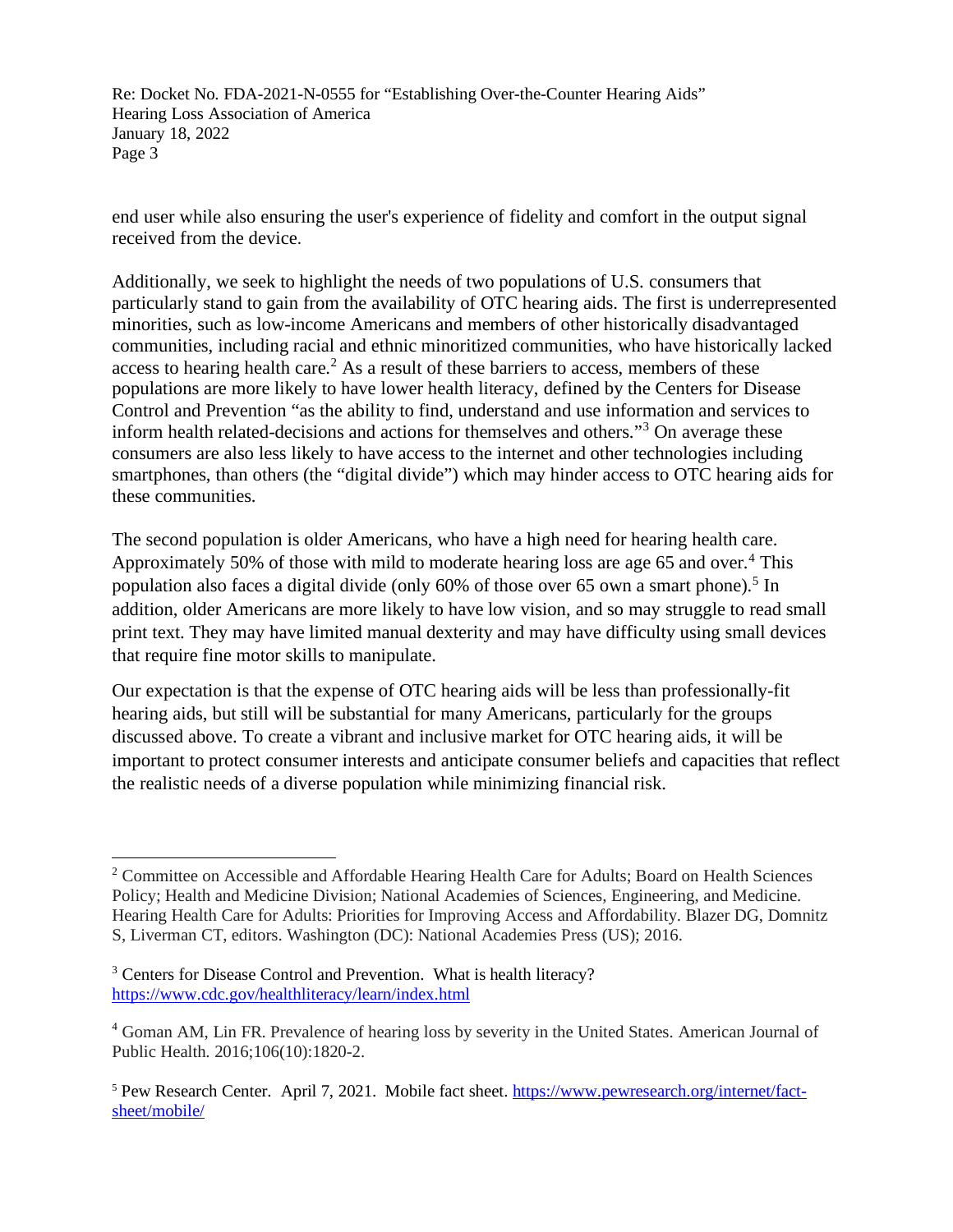#### **RECOMMENDATIONS**

**1. Classify all over-the-counter hearing aids as self-fitting.**

**HLAA and the undersigned organizations recommend removing "self-fitting" from the hearing aid classification and explicitly defining the OTC classification as self-fitting.**

**We also recommend the application of the special controls already in place for self-fitting hearing aids as currently defined, specifically clinical data evaluating the self-fitting strategy, for all OTC devices.** 

The FDA welcomes comments on the definitions pertinent to the regulation of OTC hearing aids. In particular, the FDA seeks comments on the clarity of the definitions and ways to improve the definitions to encourage and support the broad availability of safe and effective devices. (*See* NPRM on Over-the-Counter Hearing aids, pp. 28, 69-71, 112-113).

The FDA is proposing that "Self-Fitting" be a classification under "Air Conduction Hearing Aids," while at the same time considering self-fitting hearing aids to be eligible for regulation as OTC hearing aids. Characterizing self-fitting devices as a subgroup of the broader OTC category creates an artificial distinction among devices that all require consumers to self-adjust them and then determine if the result is both suitable and appropriate for their needs. The FDA seems to be making a distinction between: 1) devices that have controls (e.g., a volume control) and presets (e.g., a limited number of settings for different types of frequency responses), which users can select from to customize, but not fully individualize, their listening experience; and, 2) devices that have interactive software to obtain behavioral measures, which in turn are used to determine specific, individualized targets for the output of the hearing device. This distinction is subtle, and therefore, likely confusing for the consumer.

The range of user interfaces consumers may interact with to adjust OTC devices is large, from selecting among common presets at one extreme to utilizing an interface shown to result in audiologist-equivalent fittings at the other extreme. However, this does not alter the fact that for all OTC devices it is still the end-user making these selections and adjustments themselves in order to achieve their desired goal.

The universal, underlying characteristic of all OTC devices is that they are self-fit, and as such HLAA and the undersigned organizations recommend removing "self-fitting" from the hearing aid classification and explicitly define the OTC classification as self-fitting OTC. We also recommend the application of the special controls already in place for self-fitting hearing aids as currently defined, specifically clinical data evaluating the self-fitting strategy, for all OTC devices.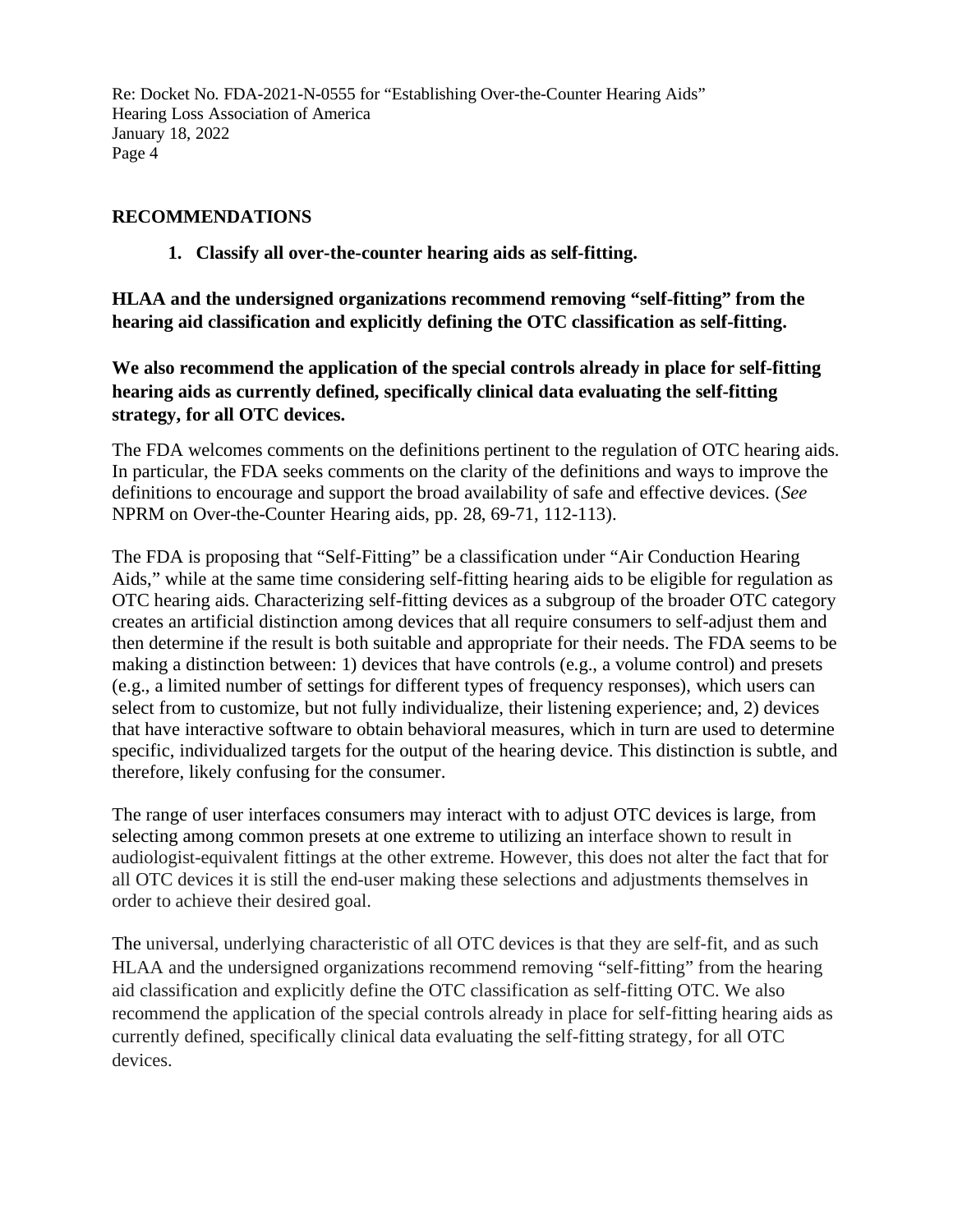# **2. Require manufacturers to demonstrate safety and effectiveness, especially focusing on usability without professional intervention.**

## **HLAA and the undersigned organizations recommend that manufacturers of OTC hearing aids demonstrate safety and efficacy the way that self-fit hearing aids are defined under § 874.3305, focusing, in particular, on (iv) usability testing.**

For OTC hearing aids, usability is a crucial, yet different, aspect of device efficacy than hearing assistance benefits. To achieve and maximize hearing assistance benefits, the user interface (UI) and user experience (UX) are likely to be key for OTC devices because they are all "self-fitting." The UI and UX of these devices have the potential to affect rates of uptake and continued use. Good UI and UX can avoid what the FDA and others refers to as "leaving the device in the dresser drawer," but the FDA only mentions hearing needs and not usability in considering this phenomenon. Usability enhances and may even be a critical linchpin for achieving effectiveness.

With the introduction of the OTC hearing aid, safety and effectiveness are of paramount importance. According to the FDA's website: "The FDA regulates the sale of medical device products. Before a medical device can be legally sold in the U.S., the person or company that wants to sell the device must seek approval from the FDA. To gain approval, they must present evidence that the device is reasonably safe and effective for a particular use." [FDA's Role in](https://www.fda.gov/medical-devices/home-use-devices/fdas-role-regulating-medical-devices)  [Regulating Medical Devices | FDA](https://www.fda.gov/medical-devices/home-use-devices/fdas-role-regulating-medical-devices)

The FDA should ensure that manufacturers of OTC hearing aids, due particularly to their selffitting nature by lay individuals, demonstrate that they have followed human factors or usability engineering processes during device development, focusing especially on the user interface.

HLAA and the undersigned organizations recommend that manufacturers of OTC hearing aids demonstrate safety and effectiveness the way that self-fitting hearing aids are defined under § 874.3305, focusing, in particular, on (iv) usability testing. Manufacturers should be required to submit documentation that the intended population (and, in particular, the populations mentioned above) are able to achieve safe and effective device use without professional intervention.

# **3. Add critical labeling information to external and internal packaging, as well as online.**

In the NRPM on OTC Hearing Aids, the FDA invited comment on labeling for outside the package, inside the package and online. HLAA and the undersigned organizations support the FDA's proposed requirements for labeling. We agree that it should be clear outside the package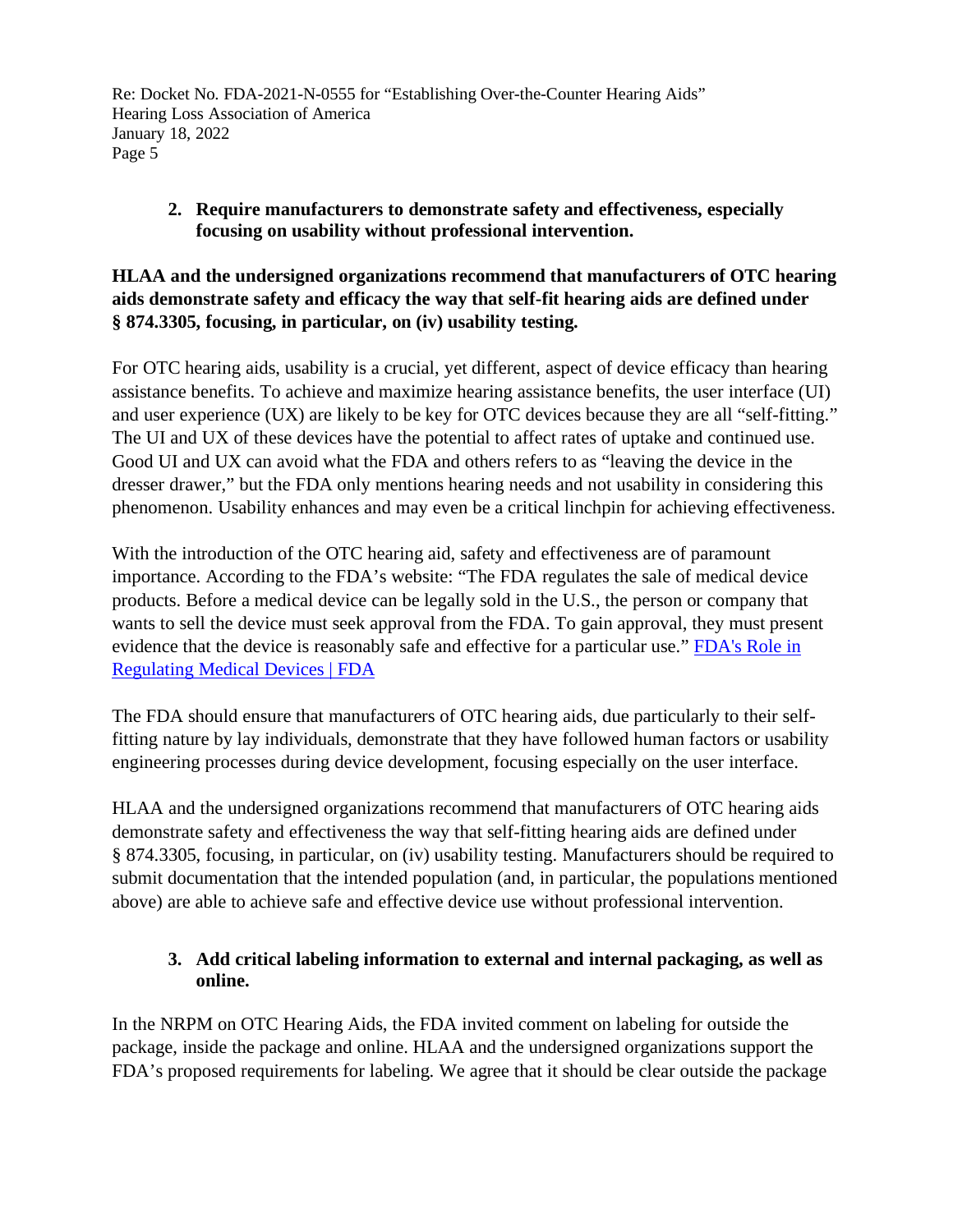that these products are intended for adults over 18 years of age and that the "red flag" conditions should be included. In addition, we fully support the FDA's proposal to make this information readily available online to consumers before purchase of these devices. (§800.30 (c) (1) (i) (E) Notice of Weblink and telephone number for information and (c) (2) Labeling, inside the package. NPRM on OTC Hearing Aids pp. 58177-58179).

However, more information is needed for consumers to be able to properly compare and purchase an OTC hearing aid that works for them. Without the guidance of a hearing health professional, it is critical that consumers can access the information they need to judge and compare products in order to select and purchase the most appropriate product for their needs. We have these additional recommendations for labeling:

#### **a. Require that information about needed adjunctive technology (such as a smartphone) is included outside the package, inside the package and online.**

It is essential that consumers know whether they will need adjunctive technology (e.g., smartphones or tablets) to set up and/or use their OTC hearing aid. Our industry contacts have told us that many of the devices that are under development for the OTC market have this requirement. Some devices will require the consumer to download an app to a smartphone or tablet in order to select initial settings. Other devices will employ an app to make further adjustments, or selections (e.g., volume adjustments, program selections, or the selection of connectivity features to engage).

Consumers who do not own the appropriate adjunctive technology will not be able to use these devices. Therefore, consumers should be clearly informed prior to purchase whether adjunctive technology is needed, and if additional technology is needed, what specific technology is required. Those without adjunctive technology tend to come from low-income communities, and from the older population, according to the Pew Research Center. For example, while smartphone ownership is close to 100% among Americans with household incomes over \$100K, it is only 76% among those with household incomes under \$30K. Ownership is nearly 100% among people between ages 18-29 but only 61% among those aged 65 and over.

It seems plausible that consumers new to hearing device use would not anticipate that an OTC hearing aid would require the use of adjunctive technology such as a smartphone or tablet. Clear external labelling about needed adjunctive technology is essential for making an informed purchase.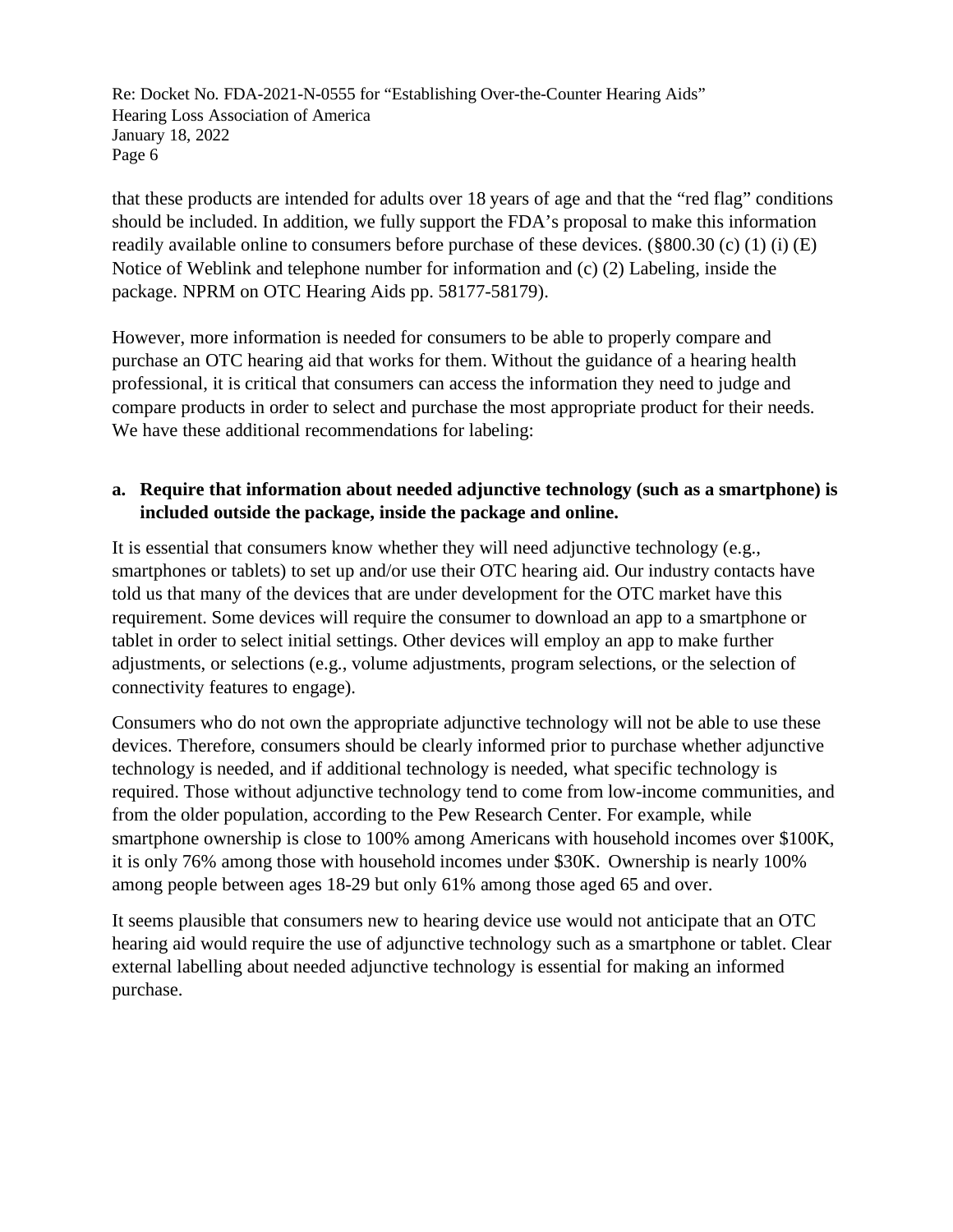**HLAA and the undersigned organizations recommend that outside the package, inside the package and online include one of these two statements:**

*You will need additional technology in order to set up and/or use this hearing aid. Use and/or set up of this hearing aid requires: [e.g., the download and use of a software application on a smartphone or tablet.]*

*You do not need additional technology in order to use this hearing aid.*

#### **b. Require that information about compatibility with wireless device use for telecommunications is included outside the package, inside the package and online.**

Currently, mobile wireless service providers and device manufacturers are required to offer a specific number of handsets that are compatible with or do not cause interference with hearing aids and cochlear implants. Packages containing hearing aid compatible wireless handsets must be explicitly labeled and must include detailed information about the handset rating system in the package or product manual under rules promulgated by the Federal Communications Commission (FCC). (CFR Title 4[7 Chapter I,](https://www.ecfr.gov/current/title-47/chapter-I) [Subchapter B,](https://www.ecfr.gov/current/title-47/chapter-I/subchapter-B) [Part 20,](https://www.ecfr.gov/current/title-47/chapter-I/subchapter-B/part-20?toc=1) § 20.19, [eCFR: 47 CFR](https://www.ecfr.gov/current/title-47/chapter-I/subchapter-B/part-20/section-20.19)  20.19 -- [Hearing aid-compatible mobile handsets.\)](https://www.ecfr.gov/current/title-47/chapter-I/subchapter-B/part-20/section-20.19)

However, the mobile device is only half of the equation. Hearing aids must be able to interface with wireless handsets to be usable by the consumer. For years, a rating system similar to the wireless handset rating system has been in effect for hearing aids, but those ratings have not been available to consumers.

We believe it is important to be transparent about the status of a hearing aid's RF (Radio Frequency) immunity for wireless device compatibility for both OTC hearing aids and prescription hearing aids. RF immunity should be tested and reported in accordance with ANSI C63.19-2019–in both microphone (M) and, if present, telecoil (T) coupling modes. The information should be readily apparent to the consumer by having this information outside the package, inside the package and online.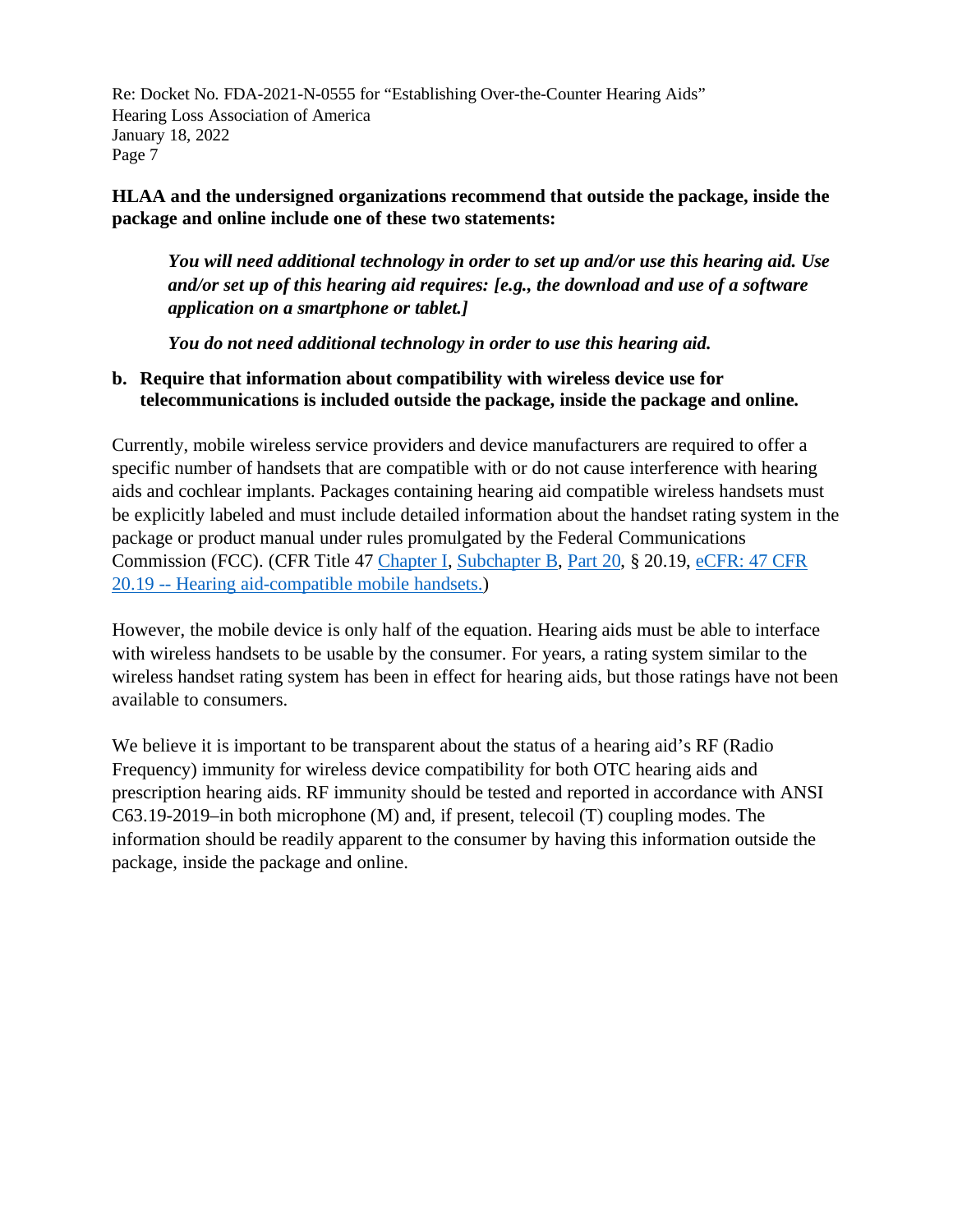**HLAA and the undersigned organizations recommend the FDA include the following language to inform the consumer whether or not a hearing aid is compatible with a wireless device for telecommunications.** 

*This device has been tested for and is compatible with wireless phone use for telephone calls.* 

*This device has not been tested for compatibility with wireless phone use for telephone calls.* 

*This device is not compatible with wireless phone use for telephone calls.* 

## **c. Require that information about connectivity to other devices is included outside the package, inside the package and online.**

Hearing aids work best for individuals when the sound source is within approximately six feet of the microphones on their hearing aids. If the consumer wearing the hearing aids is farther away from the sound source or the environment is noisy, reverberant or otherwise interferes with the desired sound, the effectiveness of the hearing aid may be compromised, reducing the ability of the consumer to fully access the information needed. Assistive listening devices and systems and systems with direct wired and wireless connectivity have worked to mitigate these problems.

Difficult listening situations may be less problematic for people with mild to moderate hearing loss than for individuals with more severe hearing loss. However, it is also the case that degree of hearing loss alone is not fully indicative of the degree to which someone with hearing loss will struggle in difficult listening situations. What we do know definitely is assistive listening systems are effective in mitigating problems with speech understanding, communication performance and satisfaction, and listening effort that occur in difficult listening situations. For consumers who need an over-the-counter device or a prescription hearing aid with connectivity features beyond simple microphone coupling to the ambient acoustic environment, we believe it is in the best interests of the consumer to be fully informed regarding a hearing aid's ability to connect to other devices and the modes of connectivity offered.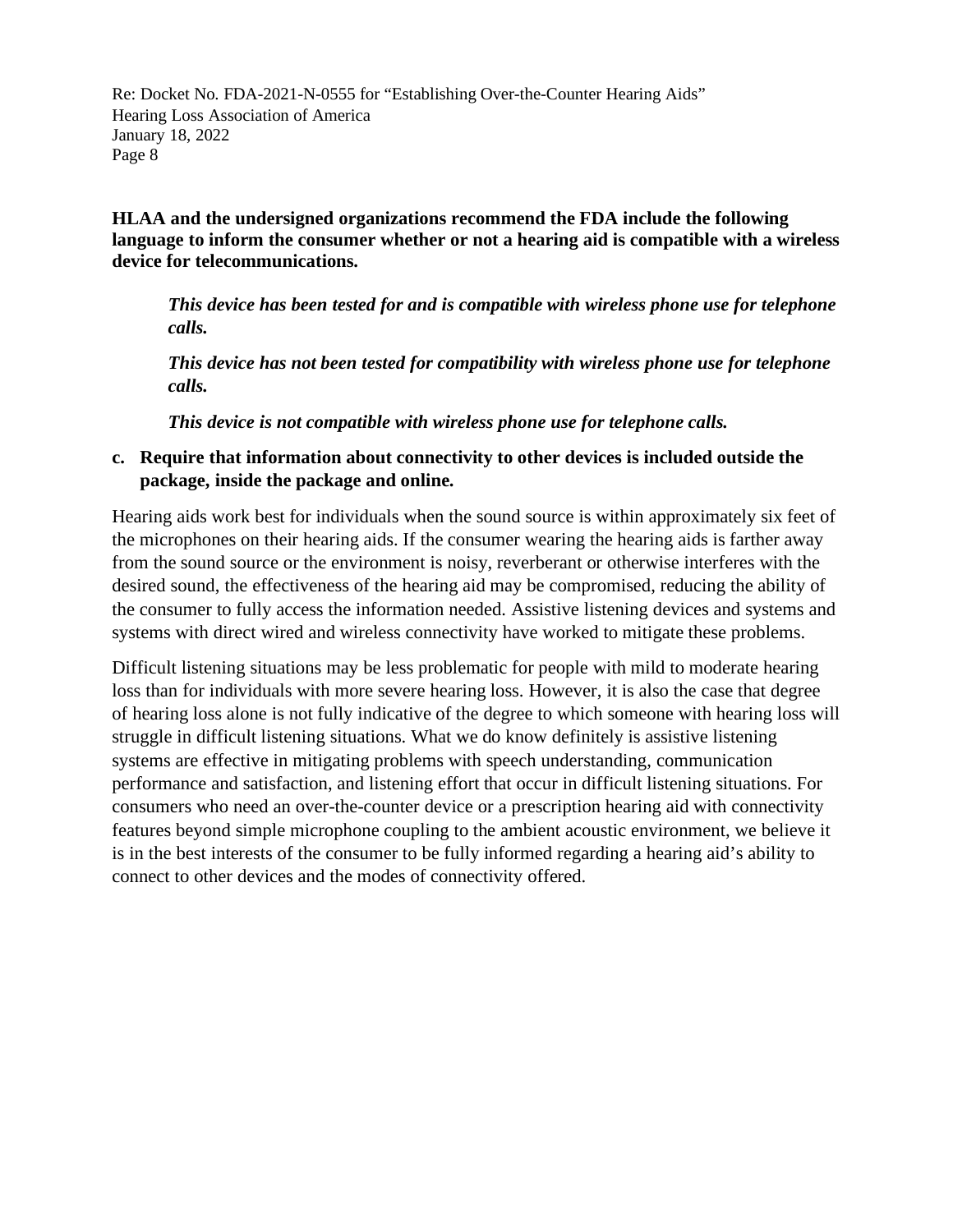**HLAA and the undersigned organizations recommend the FDA require labeling that provides information about connectivity options for both over-the-counter and prescription hearing aids for all modes of wireless connectivity supported by the device (e.g., telecoil, Bluetooth, etc.).** 

**The following is example language. The exact language used would depend on the type of technology available for connectivity. By simply stating all modes of connectivity supported by the device, future technology developments in the area of audio connectivity can easily be accommodated.**

*This device is Bluetooth enabled for audio connectivity.* 

*This device contains a telecoil for audio connectivity.* 

## **d. Require that information is provided in sufficiently large font outside the package and inside the package to be accessible to all members of the target population.**

As noted previously, mild-to-moderate hearing loss occurs disproportionately in older adults: approximately 50% of those with mild to moderate hearing loss are age 65 and over.[6](#page-8-0) Older Americans are more likely to have low vision, and so may struggle to read small print text. A recent analysis of the Behavioral Risk Factor Survey found that 38% of Americans aged 50 and older have difficulty reading print in a newspaper, magazine, recipe, menu, or numbers on the telephone. $<sup>7</sup>$  $<sup>7</sup>$  $<sup>7</sup>$ </sup>

Larger font size helps those with low vision read better. While sources suggest no smaller than 12-point sans serif font we do not recommend a particular standard. Rather we note that if the packaging information appears in a tiny font, the information will simply not be accessible to or useful for many consumers.

# **4. Require a free (full refund) 45-day trial period, prohibiting any undisclosed fees.**

The FDA proposes requiring manufacturers either disclose their return policy or if, none, state that they do not accept returns. We applaud the FDA's awareness that OTC hearing aids may not meet consumer's needs, and the consequent risk that devices will become a "dresser drawer" accessory. However, if the preemption rules of this NRPM on OTC hearing aids become final, it

<span id="page-8-0"></span><sup>6</sup> Pew Research Center. April 7, 2021. Mobile fact sheet. [https://www.pewresearch.org/internet/fact](https://www.pewresearch.org/internet/fact-sheet/mobile/)[sheet/mobile/](https://www.pewresearch.org/internet/fact-sheet/mobile/)

<span id="page-8-1"></span> $<sup>7</sup>$  McGwin G, Khoury R, Cross J, Owsley C. Vision impairment and eye care utilization among Americans 50 and</sup> older. Current Eye Research. 2010 Jun 1;35(6):451-8.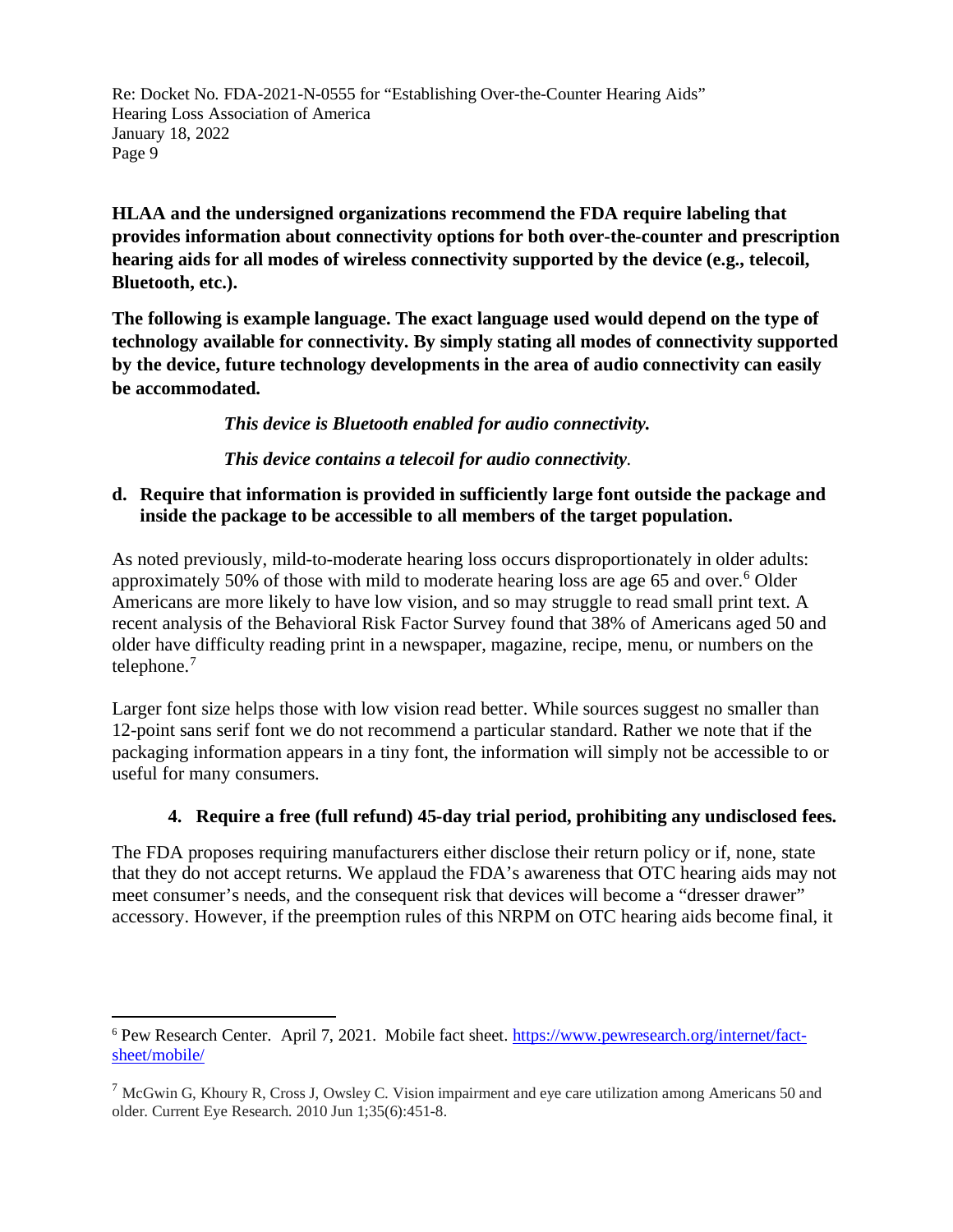appears that over-the-counter hearing aids will not be subject to those state laws that mandate free return periods as there are currently for conventional hearing aids in some states. If over-thecounter hearing aids are not covered by state law, this will place the consumer who purchases an OTC hearing aid at an unfair disadvantage relative to the consumer who can afford a prescription device.

Because of this and other issues outlined below we recommend the FDA require a trial period of at least 45 days with the ability to return a device. Further, the terms and conditions of returns and any associated fees should be reasonable, transparent and made available to the consumer to read before purchase. Likewise, a written warranty of what the manufacturer offers in terms of repair and replacement of a faulty product should be made available to the consumer to read before purchase.

A trial period of at least 45 days is needed because hearing aids typically require an adjustment period. Multiple sources, both manufacturers and hearing health professions, advise consumers that it takes some time to adjust to hearing using a hearing aid<sup>[8](#page-9-0)</sup>. Depending on the individual, it can take months to feel comfortable listening through a hearing aid.

In addition, some consumers may need to readjust to simply hearing more than they are used to hearing. We believe it is in the best interests of consumers to allow time to adjust to listening using over-the-counter hearing aids.

Returns are important because many consumers of OTC hearing aids will be unfamiliar with hearing aids and may need to try multiple devices. Market analysis shows that the typical OTC hearing aid buyer will be hearing aid naïve.<sup>[9](#page-9-1)</sup> Hearing aid naïve consumers may not know they may need to try a series of devices to find one that works for them. While experienced hearing aid users are likely to be familiar with this phenomenon, consumers without prior experience with hearing aids may not have entertained this possibility, especially those with low health literacy.

Returns are also important because some consumers may be unable to use their OTC device independently*.* By law, OTC hearing aids give the user control of the aids without the involvement of a hearing health care professional. This places OTC aids in sharp contrast to prescription hearing aids, where selection, fit, education and ongoing support is provided by a hearing health care professional such as an audiologist or hearing aid dispenser. Evidence suggests that some consumers may struggle with their self-fitting hearing aids.

<span id="page-9-0"></span><sup>8</sup> [https://www.consumerreports.org/hearing-aids/how-to-get-used-to-hearing-aids/;](https://www.consumerreports.org/hearing-aids/how-to-get-used-to-hearing-aids/)

[https://www.webmd.com/healthy-aging/new-hearing-aid#1; https://www.healthyhearing.com/report/51911-How-to](https://www.webmd.com/healthy-aging/new-hearing-aid#1;%20https://www.healthyhearing.com/report/51911-How-to-help-a-loved-one-get-accustomed-to-new-hearing-aids)[help-a-loved-one-get-accustomed-to-new-hearing-aids;](https://www.webmd.com/healthy-aging/new-hearing-aid#1;%20https://www.healthyhearing.com/report/51911-How-to-help-a-loved-one-get-accustomed-to-new-hearing-aids)<br><sup>9</sup> Powers TA, Rogin CM. MarkeTrak 10: Hearing aids in an era of disruption and DTC/OTC devices.

<span id="page-9-1"></span>*Hearing Review*. 2019;26(8):12-20.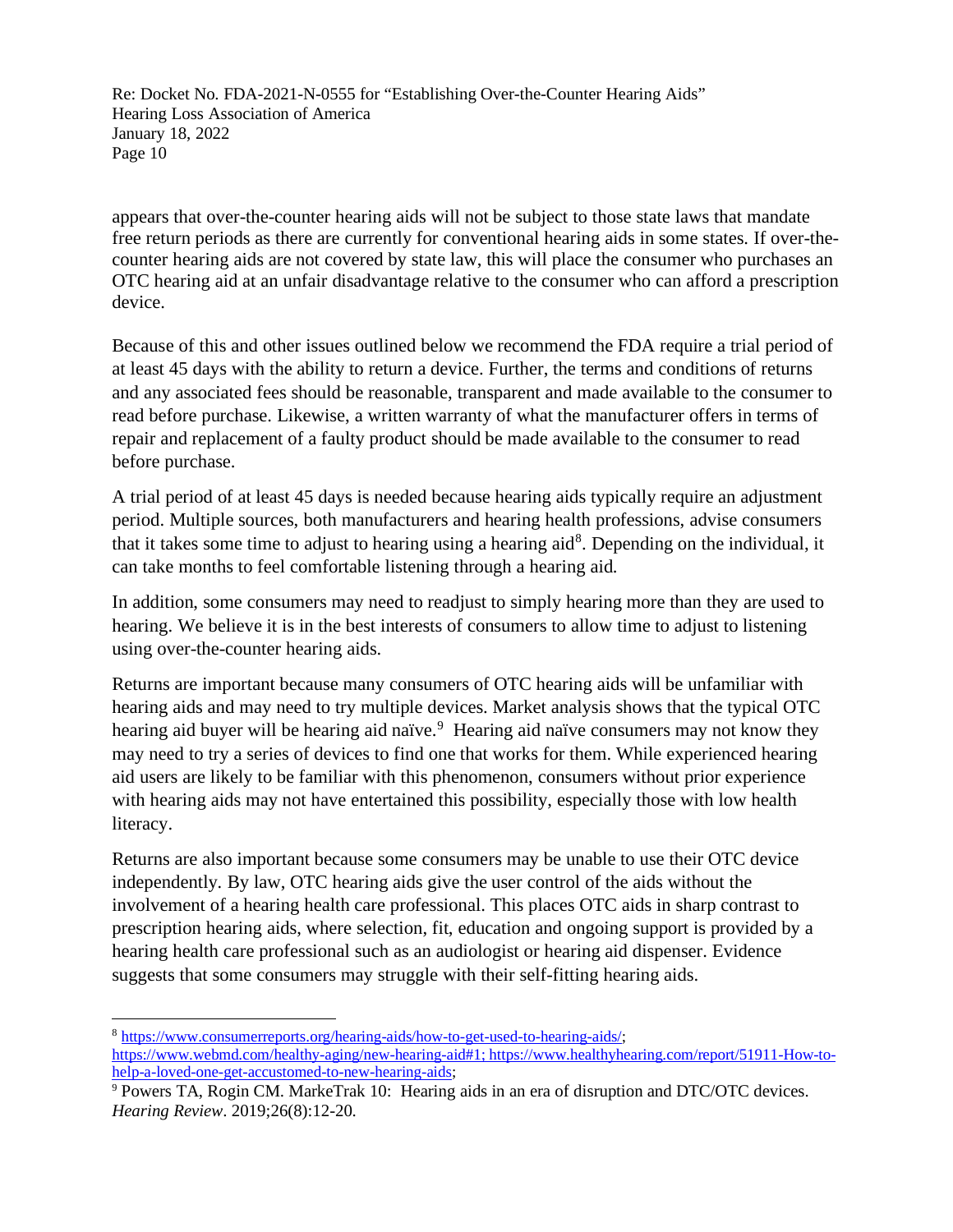Dr. Elizabeth Convery, an expert in self-fitting hearing aids, says that "people with hearing difficulties and poor cognitive function, lower self-efficacy for hearing aid use, or a more externally oriented locus of control (a belief that life events are influenced by chance luck, or other people, as opposed to one's self) may be unsuccessful with OTC hearing aids."[10](#page-10-0)

We do not yet fully know how readily useable OTC hearing aids will be. Given that independently self-fitting hearing aids may not be achievable for some, it is important to allow consumers to return OTC hearing aids if they find they cannot use them within 45 days of purchase.

HLAA and the undersigned also recommend that the FDA prohibit any fees that have not been fully and clearly disclosed to the consumer before purchase of the OTC hearing aid. Any expenses, such as shipping and handling charges, should be prominently displayed at a minimum inside the package and online before purchase.

**HLAA and the undersigned organizations recommend the FDA require a trial period of at least 45 days for return of over-the-counter hearing aids. We also recommend that any fees that are not disclosed to the consumer before purchase are prohibited.** 

HLAA and the undersigned thank the FDA for this opportunity to provide comments on this proposed rule. We stand ready to work with the FDA to ensure that consumers have the education and information they need to ensure they have access to and benefit from the full range of options to achieve the hearing technology that is best for them.

Barbara Kelley

Respectfully submitted, Barbara Kelley, Executive Director [bkelley@hearingloss.org](mailto:bkelley@hearingloss.org) Hearing Loss Association of America Rockville, MD hearingloss.org

<span id="page-10-0"></span> $10$  Convery E. Meeting the challenges of OTC: Who are self-fitting hearing aids really for? Hearing Review. 2020. [https://hearingreview.com/hearing-products/hearing-aids/ot`c/meeting-the-challenges-of](https://hearingreview.com/hearing-products/hearing-aids/ot%60c/meeting-the-challenges-of-otc-who-are-self-fitting-hearing-aids-really-for)[otc-who-are-self-fitting-hearing-aids-really-for](https://hearingreview.com/hearing-products/hearing-aids/ot%60c/meeting-the-challenges-of-otc-who-are-self-fitting-hearing-aids-really-for)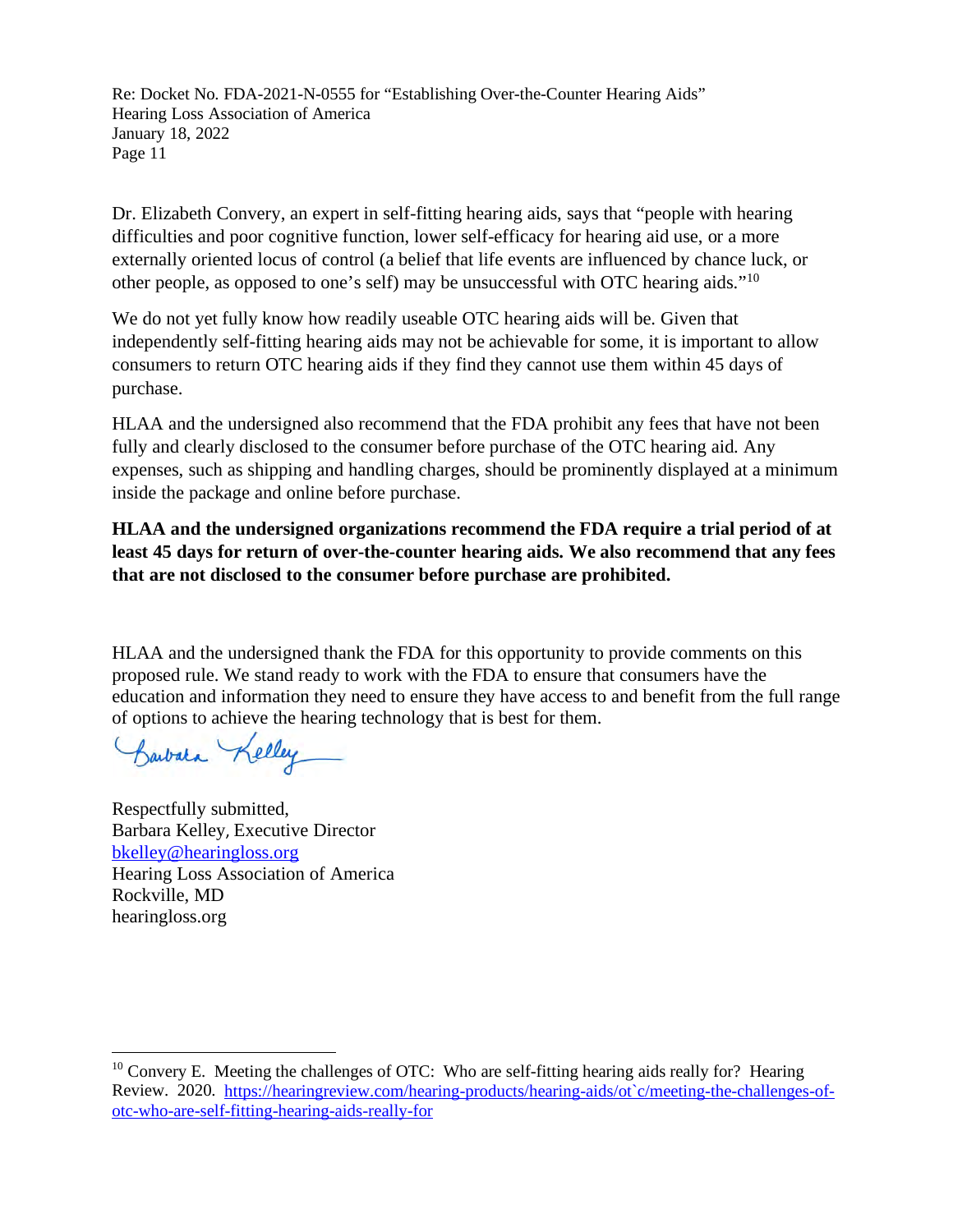Association of Late-Deafened Adults, Inc. (ALDA) Ken Arcia, President [president@alda.org](mailto:president@alda.org) Rockford, IL [alda.org](http://www.alda.org/)

American Deafness and Rehabilitation Association (ADARA) Stephen Roldan [stephen.roldan@dars.virginia.gov](mailto:stephen.roldan@dars.virginia.gov) adara.org

American Council of the Blind (ACB) Clark Rachfal, Director of Advocacy & Governmental Affairs Alexandria, VA ACB.org

American Tinnitus Association (ATA) Torryn P. Brazell, MS, CAE, Chief Executive Officer Vienna, VA [ata.org](http://www.ata.org/)

Cerebral Palsy and Deaf Organization Mark Hill, President president@cpado.org Silver Spring, MD [www.cpado.org](http://www.cpado.org/) 

Communication Service for the Deaf, Inc. (CSD) Chris Soukup, Chief Executive Officer *Contact*: Juli Robinson [jrobinson@csd.org](mailto:jrobinson@csd.org) Austin, TX [www.csd.org](http://www.csd.org/)

Deaf In Government (DIG) [learning@deafingov.org](mailto:learning@deafingov.org) Washington, DC 20013 [deafingov.org](http://www.deafingov.org/)